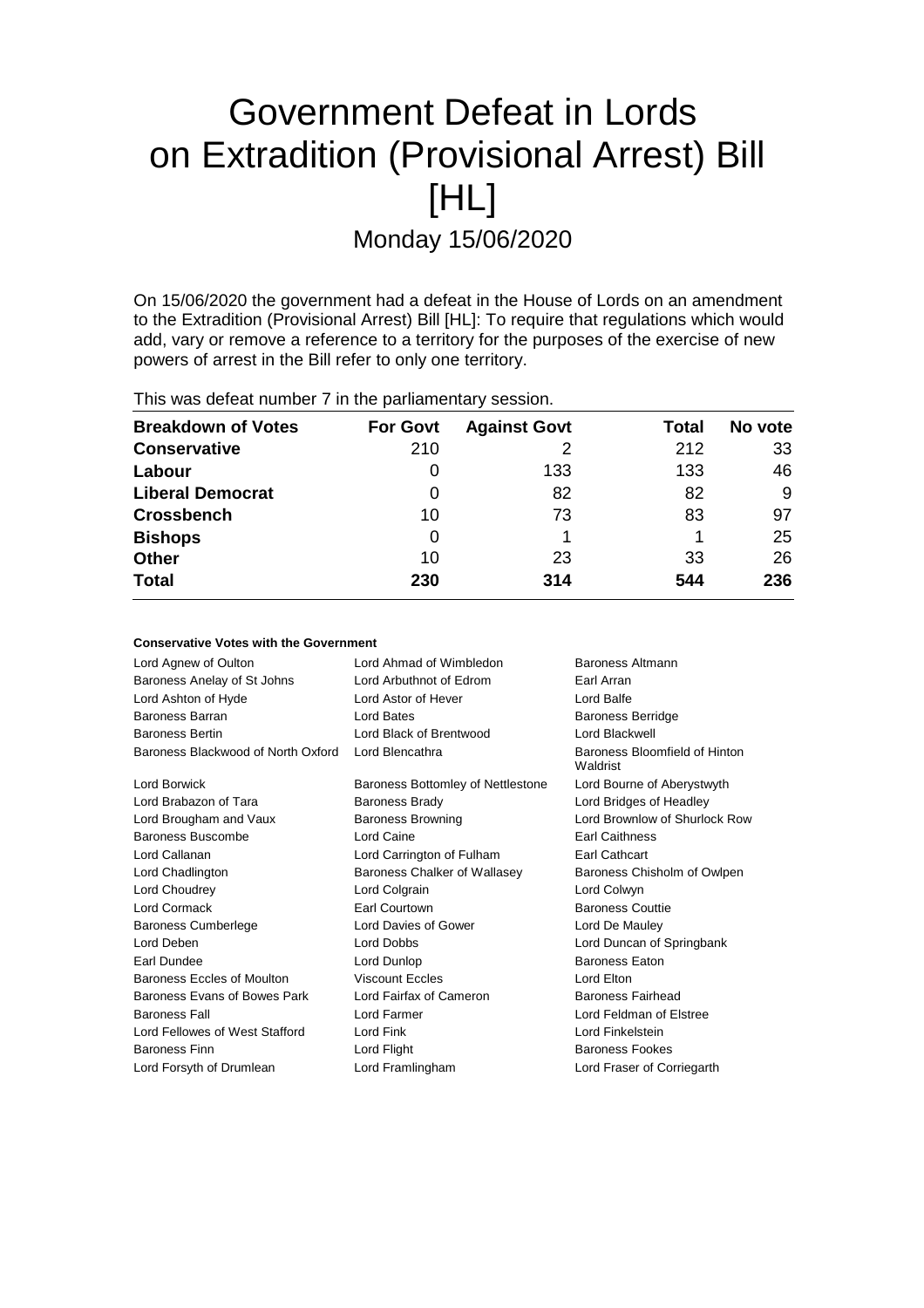Lord Freud **Lord Gardiner of Kimble** Baroness Gardner of Parkes<br>
Lord Garnier **Lord Geddes** Lord Geddes **Lord Gilbert of Pante** a Lord Garnier Lord Geddes Lord Gilbert of Panteg Baroness Goldie Lord Goldsmith of Richmond Park Lord Goodlad Viscount Goschen Lord Grade of Yarmouth Lord Greenhalgh Lord Griffiths of Fforestfach Lord Grimstone of Boscobel Lord Hague of Richmond Viscount Hailsham **Viscount Hangley Constructs** Lord Hamilton of Epsom Baroness Hanham Baroness Harding of Winscombe Lord Haselhurst Lord Hayward Baroness Helic **Lord Henley** Lord Hill of Oareford Lord Hill of Oareford Lord Hodgson of Astley Abbotts Baroness Hodgson of Abinger Baroness Hooper Lord Horam Lord Howard of Rising Lord Howard of Lympne Earl Howe Lord Howell of Guildford Lord Hunt of Wirral Baroness Jenkin of Kennington Lord Jopling Lord Keen of Elie Lord King of Bridgwater Lord Kirkham Lord Kirkhope of Harrogate Lord Lamont of Lerwick Lord Lang of Monkton Lord Lansley Lord Leigh of Hurley Lord Lexden Lord Lilley Earl Lindsay Lord Lingfield Earl Liverpool Lord Livingston of Parkhead Marquess of Lothian and Lord Lucas Lord Mackay of Clashfern **Lord Mancroft Baroness Manzoor** Baroness Manzoor Lord Marland Lord Marlesford Lord McColl of Dulwich Baroness McGregor-Smith Lord McInnes of Kilwinning Baroness McIntosh of Pickering Baroness Meyer **Baroness Mobarik** Baroness Mobarik Baroness Mone Baroness Morgan of Cotes **Baroness Morris of Bolton** Lord Moynihan Lord Naseby **Lord Nash Baroness Neville-Jones** Lord Nash Baroness Neville-Jones Baroness Neville-Rolfe **Baroness Newlove** Baroness Newlove Baroness Nicholson of Winterbourne Baroness Noakes Lord Northbrook Lord Norton of Louth Lord O'Shaughnessy Lord Parkinson of Whitley Bay Lord Patten of Barnes Lord Patten **Baroness Penn** Lord Pickles Baroness Pidding **Lord Polak** Lord Polak Lord Popat Lord Price Lord Randall of Uxbridge Lord Ranger Baroness Rawlings **Reage Exercise Section** Lord Reay **Baroness Redfern** Lord Renfrew of Kaimsthorn Lord Ribeiro Lord Risby Lord Robathan **Baroness Rock** Lord Rose of Monewden Lord Rotherwick Baroness Sanderson of Welton Lord Sassoon Baroness Sater **Baroness Scott of Bybrook** Baroness Seccombe Lord Selkirk of Douglas **Baroness Shackleton of Belgravia** Lord Sheikh Baroness Shephard of Northwold Lord Sherbourne of Didsbury Lord Shinkwin Earl Shrewsbury Lord Smith of Hindhead Baroness Stedman-Scott Lord Sterling of Plaistow Lord Strathclyde **Baroness Stroud** Baroness Sugg **Lord Swinfen** Lord Swinfen Lord Taylor of Holbeach Lord Tebbit Lord Trefgarne Viscount Trenchard Lord Trimble **Lord True** Lord True **Lord True** Lord Tugendhat Viscount Ullswater Baroness Vere of Norbiton Baroness Verma Lord Vinson Lord Wakeham Baroness Warsi Lord Wasserman **Lord Wei** Lord Wei **Lord Whitby** Baroness Wilcox Lord Willetts Baroness Williams of Trafford Baroness Wyld Lord Young of Cookham Viscount Younger of Leckie

Lord Glendonbrook Lord Gold

### **Conservative Votes against the Government** Lord Bowness Lord Rana

### **Labour Votes with the Government**

| Labour Votes against the Government |                          |                                |  |  |  |
|-------------------------------------|--------------------------|--------------------------------|--|--|--|
| Lord Adonis                         | Lord Alli                | Baroness Amos                  |  |  |  |
| Lord Anderson of Swansea            | <b>Baroness Andrews</b>  | Baroness Armstrong of Hill Top |  |  |  |
| Lord Bach                           | <b>Baroness Bakewell</b> | Lord Bassam of Brighton        |  |  |  |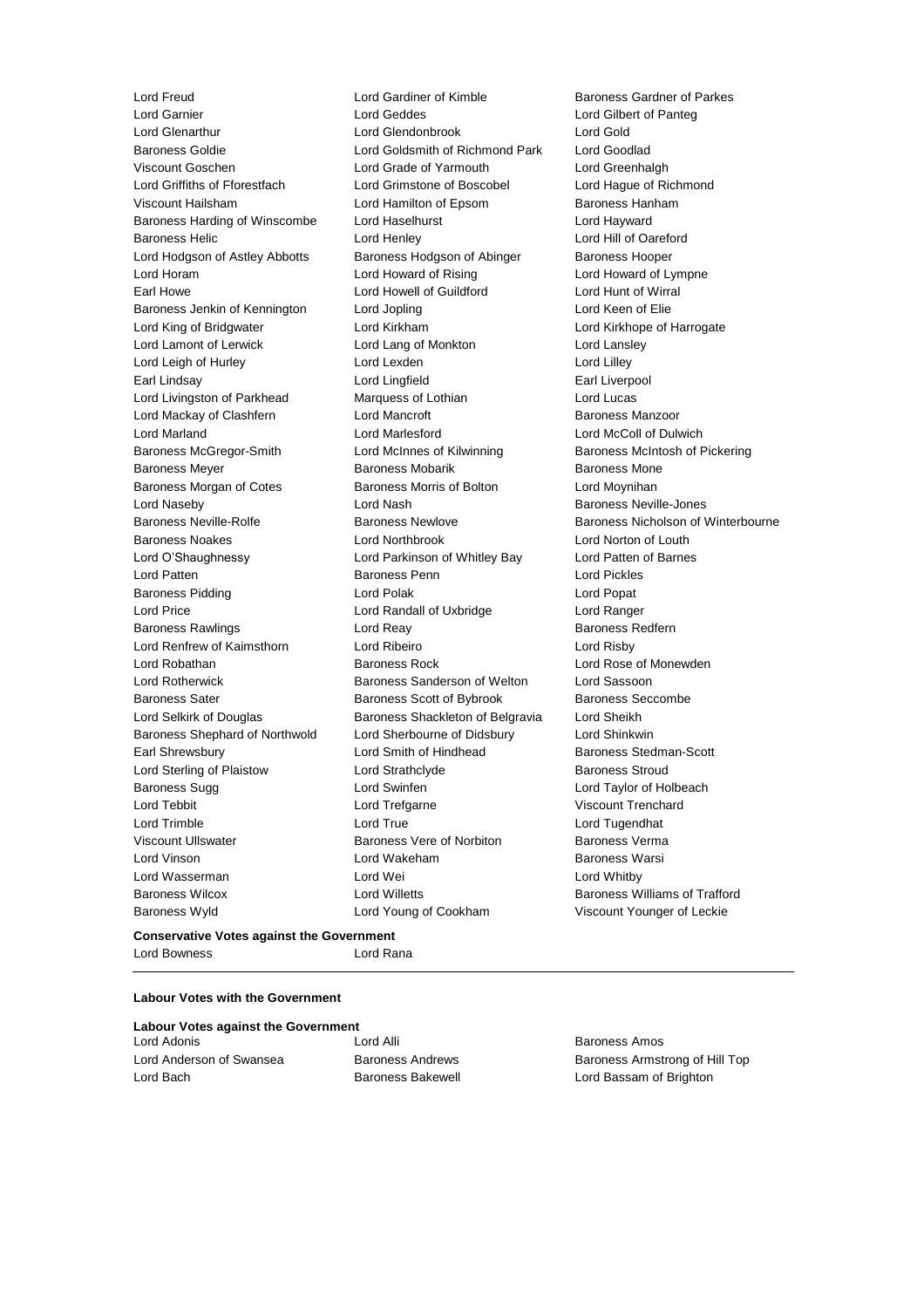Lord Winston Lord Wood of Anfield Lord Young of Norwood Green Baroness Young of Old Scone

Lord Beecham Baroness Billingham Baroness Blower Lord Blunkett Lord Boateng Lord Bradley Lord Brooke of Alverthorpe Baroness Bryan of Partick Lord Campbell-Savours Lord Carter of Coles Baroness Chakrabarti Viscount Chandos Lord Clark of Windermere **Lord Collins of Highbury** Baroness Corston Baroness Crawley Lord Darling of Roulanish Lord Davidson of Glen Clova Lord Davies of Oldham Lord Davies of Stamford Baroness Donaghy Baroness Drake **Lord Drayson** Lord Drayson **Lord Dubs** Lord Eatwell Lord Elder Lord Evans of Watford Lord Falconer of Thoroton Lord Faulkner of Worcester Lord Filkin Lord Foulkes of Cumnock Baroness Gale Lord Giddens Lord Glasman **Lord Goldsmith** Baroness Goudie Lord Grantchester Lord Griffiths of Burry Port Lord Grocott Lord Hain Viscount Hanworth Lord Harris of Haringey Lord Haskel **Lord Haworth Baroness Hayter of Kentish Town** Baroness Healy of Primrose Hill Lord Hendy **Baroness Henig** Baroness Henig Baroness Hilton of Eggardon Lord Hollick Lord House Lord Howarth of Newport<br>Baroness Hughes of Stretford Lord Hunt of Kings Heath Baroness Jay of Paddingt Baroness Hughes of Stretford Lord Hunt of Kings Heath Baroness Jay of Paddington Baroness Jones of Whitchurch Lord Jordan Lord Judd Baroness Kennedy of The Shaws Lord Kennedy of Southwark Baroness Kennedy of Cradley Lord Knight of Weymouth **Baroness Lawrence of Clarendon** Lord Layard Lord Leitch Lord Lennie Baroness Liddell of Coatdyke Lord Liddle Lord Lipsey Baroness Lister of Burtersett Lord Livermore **Lord MacKenzie of Culkein** Baroness Mallalieu Lord Mandelson Baroness Massey of Darwen Lord Maxton Lord McAvoy Lord McConnell of Glenscorrodale Baroness McDonagh Baroness McIntosh of Hudnall Lord McKenzie of Luton Lord McNicol of West Kilbride Lord Mendelsohn Lord Mitchell Lord Monks Baroness Morgan of Huyton Lord Morgan Lord Murphy of Torfaen Baroness Nye Baroness Osamor Lord Pendry Baroness Pitkeathley **Baroness Primarolo** Baroness Quin Baroness Ramsay of Cartvale Baroness Rebuck Lord Reid of Cardowan Lord Robertson of Port Ellen Lord Rosser Lord Rowlands Lord Sawyer **Baroness Sherlock Viscount Simon** Baroness Smith of Basildon Baroness Smith of Gilmorehill Lord Snape Lord Soley **Lord Stevenson of Balmacara** Baroness Taylor of Bolton Baroness Thornton **Lord Touhig** Lord Tunnicliffe Lord Turnberg **Baroness Warwick of Undercliffe** Lord Watson of Invergowrie Lord Watts **Lord West of Spithead** Baroness Wheeler Baroness Whitaker **Baroness Wilcox of Newport** Lord Wills

#### **Liberal Democrat Votes with the Government**

### **Liberal Democrat Votes against the Government**

| Lord Addington                                | Lord Alderdice<br>Lord Allan of Hallam |                                |
|-----------------------------------------------|----------------------------------------|--------------------------------|
| Baroness Bakewell of Hardington<br>Mandeville | <b>Baroness Barker</b>                 | Lord Beith                     |
| Baroness Benjamin                             | Baroness Bonham-Carter of Yarnbury     | Baroness Bowles of Berkhamsted |
| Lord Bradshaw                                 | <b>Baroness Brinton</b>                | Lord Bruce of Bennachie        |
| Lord Burnett                                  | Baroness Burt of Solihull              | Lord Campbell of Pittenweem    |
| Lord Chidgey                                  | Lord Clement-Jones                     | <b>Lord Cotter</b>             |
| Lord Dholakia                                 | <b>Baroness Doocey</b>                 | <b>Baroness Featherstone</b>   |
| Lord Foster of Bath                           | Lord Fox                               | Baroness Garden of Frognal     |
| Lord German                                   | Earl Glasgow                           | Lord Goddard of Stockport      |
|                                               |                                        |                                |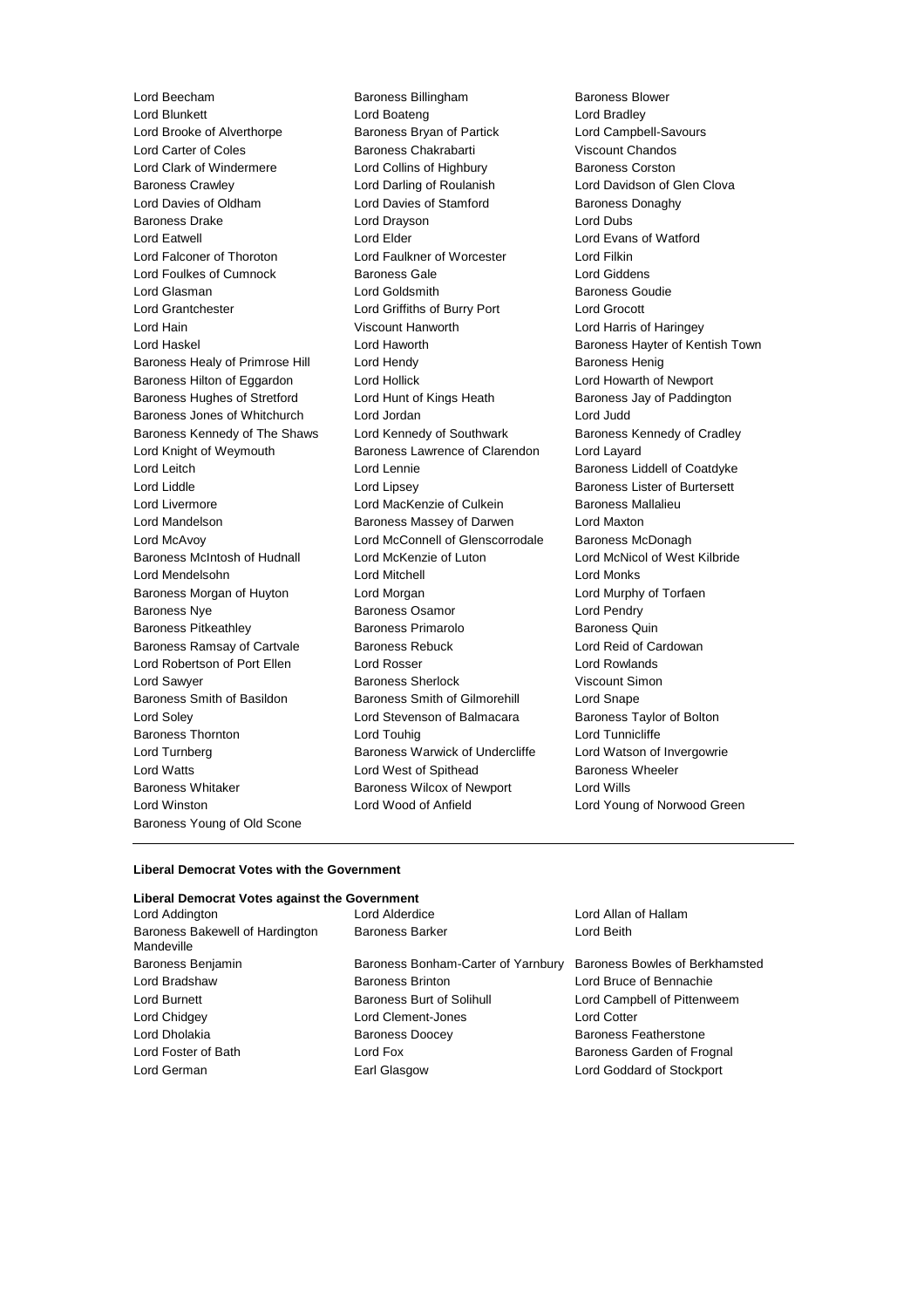Lord Greaves **Baroness Grender** Baroness Hamwee<br>
Baroness Harris of Richmond Baroness Humphrevs **Baroness Harris Action**<br>
Lord Hussain Baroness Harris of Richmond Baroness Humphreys Baroness Hussein-Ece Baroness Janke Baroness Jolly Lord Jones of Cheltenham Baroness Kramer Baroness Ludford Lord Marks of Henley-on-Thames Lord McNally Lord Newby Baroness Northover **Lord Cates** Lord Dates **Lord Dates** Lord Paddick<br>
Lord Palmer of Childs Hill **Baroness Parminter** Baroness Pinnock Lord Palmer of Childs Hill Baroness Parminter Lord Purvis of Tweed Baroness Randerson Lord Razzall Lord Redesdale Lord Rennard Lord Roberts of Llandudno Baroness Scott of Needham Market Lord Scriven Lord Structure Lord Sharkey Baroness Sheehan Lord Shipley Lord Shutt of Greetland Baroness Smith of Newnham Lord Stephen Lord Stoneham of Droxford Lord Storey **Lord Strasburger** Lord Strasburger **Lord Strasburger** Lord Stunell Baroness Suttie Lord Taverne Lord Taylor of Goss Moor Lord Teverson **Lord Thomas of Gresford** Baroness Thomas of Winchester Baroness Thornhill Viscount Thurso Lord Tope Baroness Tyler of Enfield Lord Tyler Lord Wallace of Tankerness Lord Wallace of Saltaire **Baroness Walmsley Lord Willis of Knaresborough** Lord Wrigglesworth

- 
- 

# **Crossbench Votes with the Government**<br>Viscount Brookeborough Lord Crisp

Lord Stirrup

Viscount Brookeborough Lord Crisp Earl Erroll Earl Erroll Lord Geidt **Baroness Hogg Lord Kilclooney Lord Kilclooney** Lord Patel **Lord Powell of Bayswater** Earl Stair

#### **Crossbench Votes against the Government**

Lord Anderson of Ipswich Lord Berkeley of Knighton Lord Best Lord Bichard **Lord Boyce Baroness Boycott Lord Boycott** Lord Broers **Baroness Brown of Cambridge** Baroness Bull Lord Butler of Brockwell Baroness Butler-Sloss Lord Cameron of Dillington Baroness Campbell of Surbiton Lord Carlile of Berriew Lord Chartres Earl Clancarty Baroness Clark of Calton Viscount Colville of Culross Earl Cork and Orrery Baroness Coussins Lord Craig of Radley Viscount Craigavon **Baroness Deech** Baroness Deech Baroness D'Souza Lord Eames **Baroness Finlay of Llandaff** Lord Freyberg Lord Freyberg Lord Grabiner Lord Greenway Baroness Grey-Thompson Lord Hannay of Chiswick **Lord Harries of Pentregarth** Baroness Hollins Lord Hope of Craighead Lord Houghton of Richmond Baroness Hunt of Bethnal Green Lord Janvrin Lord Jay of Ewelme Lord Judge Lord Kakkar Lord Kerr of Kinlochard Lord Kerslake Baroness Kidron **Lord Krebs** Lord Krebs **Lord Laming** Lord Lisvane Lord Low of Dalston Earl Lytton Lord Macpherson of Earl's Court Lord Mair Baroness Masham of Ilton Baroness Meacher **Baroness Murphy** Baroness Neuberger Baroness Neuberger Baroness O'Neill of Bengarve Lord Pannick **Baroness Prashar** Baroness Prashar Lord Ravensdale Lord Rees of Ludlow Lord Ricketts Lord Rowe-Beddoe **Lord Russell of Liverpool Lord Russell** of Liverpool **Earl Sandwich** Baroness Stern **Lord Thomas of Cwmgiedd** Lord Trevethin and Oaksey Lord Vaux of Harrowden **Baroness Watkins of Tavistock** Viscount Waverley Baroness Young of Hornsey

Lord Aberdare Lord Adebowale Lord Alton of Liverpool

#### **Bishop Votes with the Government**

**Bishop Votes against the Government** Bishop of Peterborough